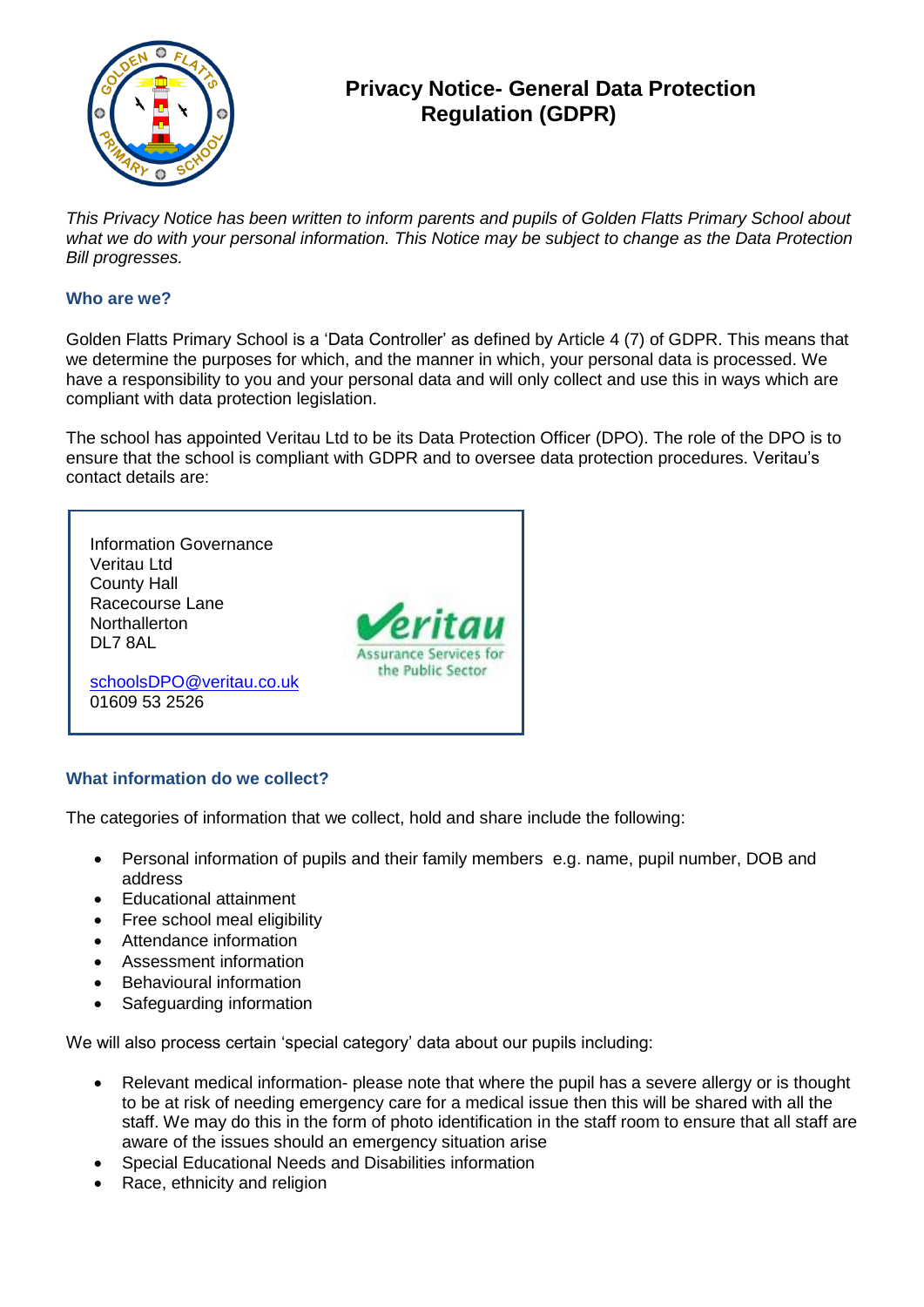## **Why do we collect your personal data?**

We use the information we collect:

- to support pupil learning
- to monitor and report on pupil progress
- to provide appropriate pastoral care
- to assess the quality of our services

Any personal data that we process about our pupils and parents is done so in accordance with Article 6 and Article 9 of GDPR:

Our legal basis for processing your personal data, in line with Article 6(1)(c) include:

- Education Act 1944,1996, 2002
- Education and Adoption Act 2016
- Education (Information About Individual Pupils)(England) Regulations 2013
- Education (Pupil Information) (England) Regulations 2005
- Education and Skills Act 2008
- Children Act 1989, 2004
- Children and Families Act 2014
- Equality Act 2010
- Education (Special Educational Needs) Regulations 2001

We also process information in accordance with Article 6(e) and Article 9(2)(g) as part of the official authority vested in us as Data Controller and for reasons of substantial public interest. Such processing, which is not mandatory but is considered to be in our pupils' interests, include:

- School trips
- Extra curricular activities

Whilst the majority of pupil information you provide to us is mandatory, some of it is provided to us on a voluntary basis. When we do process this additional information we will ensure that we ask for your consent to process this.

### **Who do we obtain your information from?**

Much of the information we process will be obtained directly from you (pupils and parents). We will also process information received from:

- Department for Education (DfE)
- Hartlepool Borough Council
- **•** Previous schools attended

### **Who do we share your personal data with?**

We routinely share pupil information with:

- schools that the pupils attend after leaving us
- Hartlepool Borough Council
- the Department for Education (DfE)
- National Health Service bodies

For more information on information sharing with the DfE (including the National Pupil Database and Census) please go to: [https://www.gov.uk/government/publications/national-pupil-database-user-guide](https://www.gov.uk/government/publications/national-pupil-database-user-guide-and-supporting-information)[and-supporting-information](https://www.gov.uk/government/publications/national-pupil-database-user-guide-and-supporting-information)

We will not share any information about you outside the school without your consent unless we have a lawful basis for doing so.